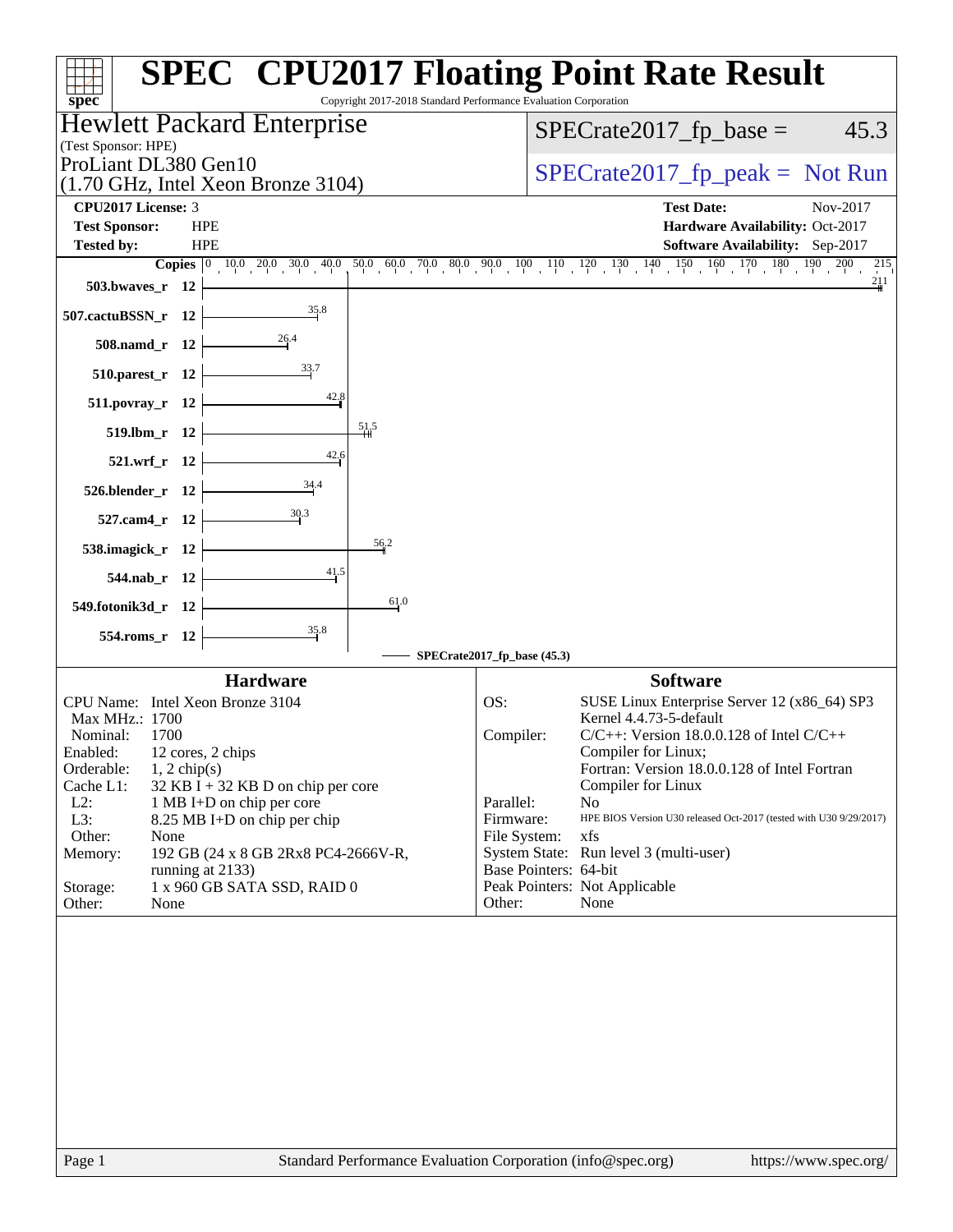Copyright 2017-2018 Standard Performance Evaluation Corporation

### Hewlett Packard Enterprise

(Test Sponsor: HPE)

**[spec](http://www.spec.org/)**

(1.70 GHz, Intel Xeon Bronze 3104)

 $SPECTate2017<sub>fp</sub> base =  $45.3$$ 

# ProLiant DL380 Gen10  $SPECTA = 2017$   $SPECTA = 2017$   $SPECTA = 2017$   $S. 2017$   $S. 3017$   $S. 5017$   $S. 5017$   $S. 5017$   $S. 5017$   $S. 5017$   $S. 5017$   $S. 5017$   $S. 5017$   $S. 5017$   $S. 5017$   $S. 5017$   $S. 5017$   $S. 5017$   $S. 5017$   $S.$

**[CPU2017 License:](http://www.spec.org/auto/cpu2017/Docs/result-fields.html#CPU2017License)** 3 **[Test Date:](http://www.spec.org/auto/cpu2017/Docs/result-fields.html#TestDate)** Nov-2017 **[Test Sponsor:](http://www.spec.org/auto/cpu2017/Docs/result-fields.html#TestSponsor)** HPE **[Hardware Availability:](http://www.spec.org/auto/cpu2017/Docs/result-fields.html#HardwareAvailability)** Oct-2017 **[Tested by:](http://www.spec.org/auto/cpu2017/Docs/result-fields.html#Testedby)** HPE **[Software Availability:](http://www.spec.org/auto/cpu2017/Docs/result-fields.html#SoftwareAvailability)** Sep-2017

### **[Results Table](http://www.spec.org/auto/cpu2017/Docs/result-fields.html#ResultsTable)**

|                                                                                                        | <b>Base</b>   |                |            |                |       | <b>Peak</b>    |       |               |                |              |                |              |                |              |
|--------------------------------------------------------------------------------------------------------|---------------|----------------|------------|----------------|-------|----------------|-------|---------------|----------------|--------------|----------------|--------------|----------------|--------------|
| <b>Benchmark</b>                                                                                       | <b>Copies</b> | <b>Seconds</b> | Ratio      | <b>Seconds</b> | Ratio | <b>Seconds</b> | Ratio | <b>Copies</b> | <b>Seconds</b> | <b>Ratio</b> | <b>Seconds</b> | <b>Ratio</b> | <b>Seconds</b> | <b>Ratio</b> |
| $503.bwaves_r$                                                                                         | 12            | 570            | <u>211</u> | 571            | 211   | 569            | 212   |               |                |              |                |              |                |              |
| 507.cactuBSSN r                                                                                        | 12            | 424            | 35.8       | 424            | 35.8  | 424            | 35.8  |               |                |              |                |              |                |              |
| $508$ .namd $_r$                                                                                       | 12            | 430            | 26.5       | <u>431</u>     | 26.4  | 436            | 26.1  |               |                |              |                |              |                |              |
| 510.parest_r                                                                                           | 12            | 933            | 33.7       | 933            | 33.7  | 932            | 33.7  |               |                |              |                |              |                |              |
| 511.povray_r                                                                                           | 12            | 651            | 43.1       | 659            | 42.5  | 655            | 42.8  |               |                |              |                |              |                |              |
| 519.lbm r                                                                                              | 12            | 241            | 52.5       | 252            | 50.3  | 246            | 51.5  |               |                |              |                |              |                |              |
| $521$ .wrf r                                                                                           | 12            | 626            | 43.0       | 631            | 42.6  | 630            | 42.6  |               |                |              |                |              |                |              |
| 526.blender_r                                                                                          | 12            | 532            | 34.4       | 532            | 34.3  | 531            | 34.4  |               |                |              |                |              |                |              |
| $527$ .cam $4r$                                                                                        | 12            | 695            | 30.2       | 692            | 30.3  | 693            | 30.3  |               |                |              |                |              |                |              |
| 538.imagick_r                                                                                          | 12            | 532            | 56.1       | 531            | 56.2  | 526            | 56.8  |               |                |              |                |              |                |              |
| $544$ .nab r                                                                                           | 12            | 486            | 41.5       | 487            | 41.5  | 487            | 41.5  |               |                |              |                |              |                |              |
| 549.fotonik3d r                                                                                        | 12            | 767            | 61.0       | 766            | 61.1  | 768            | 60.9  |               |                |              |                |              |                |              |
| $554$ .roms_r                                                                                          | 12            | 533            | 35.8       | 533            | 35.8  | 536            | 35.6  |               |                |              |                |              |                |              |
| $SPECrate2017$ fp base =<br>45.3                                                                       |               |                |            |                |       |                |       |               |                |              |                |              |                |              |
| SPECrate2017 fp peak $=$<br><b>Not Run</b>                                                             |               |                |            |                |       |                |       |               |                |              |                |              |                |              |
| Decute ennear in the order in which they were run. Pold underlined text indicates a median measurement |               |                |            |                |       |                |       |               |                |              |                |              |                |              |

Results appear in the [order in which they were run.](http://www.spec.org/auto/cpu2017/Docs/result-fields.html#RunOrder) Bold underlined text [indicates a median measurement.](http://www.spec.org/auto/cpu2017/Docs/result-fields.html#Median)

### **[Submit Notes](http://www.spec.org/auto/cpu2017/Docs/result-fields.html#SubmitNotes)**

 The numactl mechanism was used to bind copies to processors. The config file option 'submit' was used to generate numactl commands to bind each copy to a specific processor. For details, please see the config file.

## **[Operating System Notes](http://www.spec.org/auto/cpu2017/Docs/result-fields.html#OperatingSystemNotes)**

 Stack size set to unlimited using "ulimit -s unlimited" Prior to runcpu invocation Filesystem page cache synced and cleared with: sync; echo 3> /proc/sys/vm/drop\_caches runspec command invoked through numactl i.e.: numactl --interleave=all runspec <etc> irqbalance disabled with "service irqbalance stop" tuned profile set wtih "tuned-adm profile throughput-performance" VM Dirty ratio was set to 40 using "echo 40 > /proc/sys/vm/dirty\_ratio" Numa balancing was disabled using "echo 0 > /proc/sys/kernel/numa\_balancing"

## **[General Notes](http://www.spec.org/auto/cpu2017/Docs/result-fields.html#GeneralNotes)**

Environment variables set by runcpu before the start of the run: LD\_LIBRARY\_PATH = "/home/cpu2017/lib/ia32:/home/cpu2017/lib/intel64:/home/cpu2017/je5.0.1-32:/home/cpu2017/je5.0.1-64"

Binaries compiled on a system with 1x Intel Core i7-4790 CPU + 32GB RAM

**(Continued on next page)**

Page 2 Standard Performance Evaluation Corporation [\(info@spec.org\)](mailto:info@spec.org) <https://www.spec.org/>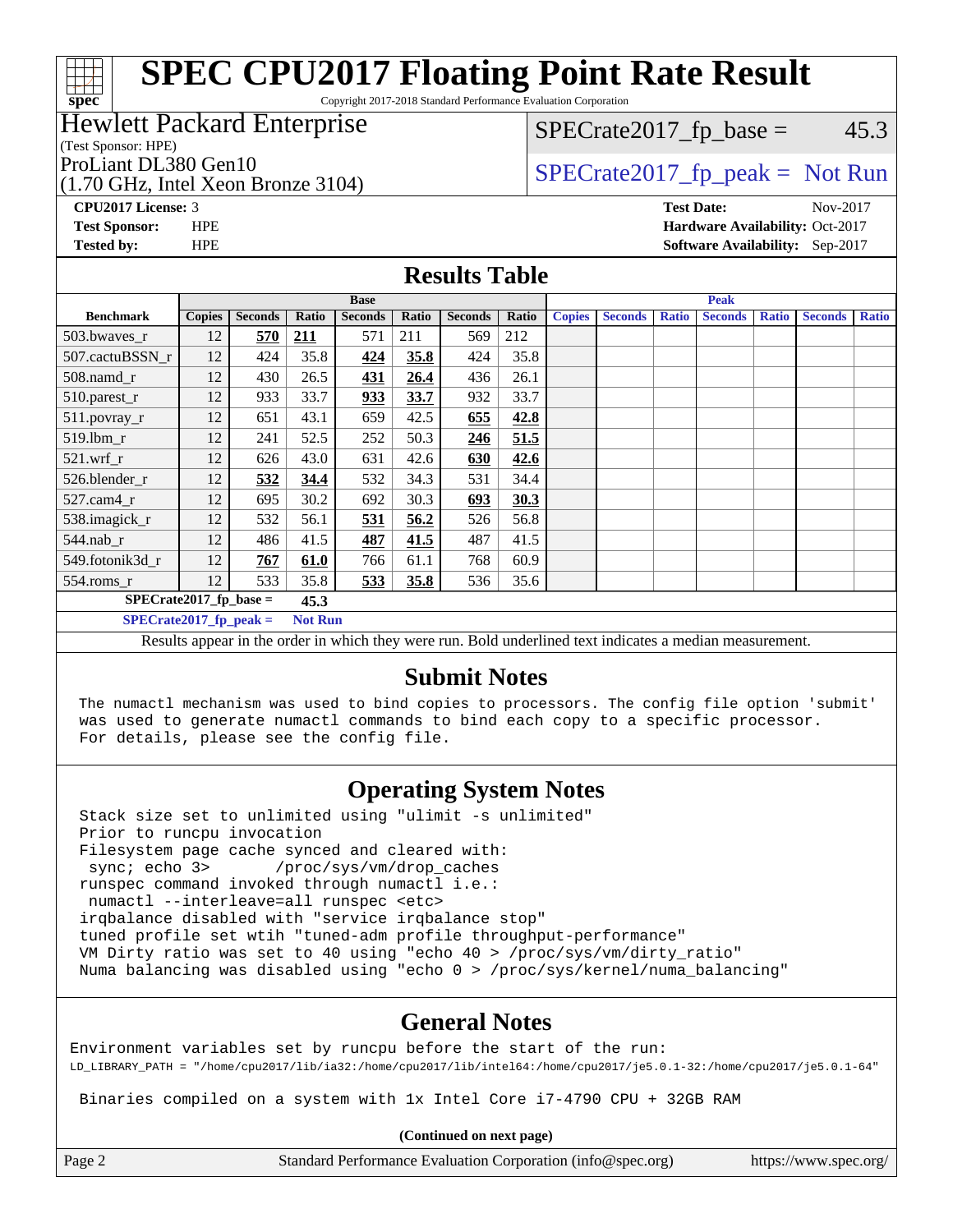Copyright 2017-2018 Standard Performance Evaluation Corporation

### Hewlett Packard Enterprise

(Test Sponsor: HPE)

 $SPECTate2017<sub>fp</sub> base =  $45.3$$ 

(1.70 GHz, Intel Xeon Bronze 3104)

ProLiant DL380 Gen10  $SPECTA = 3104$   $SPECTA = 2017$  fp\_peak = Not Run

**[spec](http://www.spec.org/)**

a ta ƙ

**[CPU2017 License:](http://www.spec.org/auto/cpu2017/Docs/result-fields.html#CPU2017License)** 3 **[Test Date:](http://www.spec.org/auto/cpu2017/Docs/result-fields.html#TestDate)** Nov-2017 **[Test Sponsor:](http://www.spec.org/auto/cpu2017/Docs/result-fields.html#TestSponsor)** HPE **[Hardware Availability:](http://www.spec.org/auto/cpu2017/Docs/result-fields.html#HardwareAvailability)** Oct-2017 **[Tested by:](http://www.spec.org/auto/cpu2017/Docs/result-fields.html#Testedby)** HPE **[Software Availability:](http://www.spec.org/auto/cpu2017/Docs/result-fields.html#SoftwareAvailability)** Sep-2017

## **[General Notes \(Continued\)](http://www.spec.org/auto/cpu2017/Docs/result-fields.html#GeneralNotes)**

memory using Redhat Enterprise Linux 7.4

## **[Platform Notes](http://www.spec.org/auto/cpu2017/Docs/result-fields.html#PlatformNotes)**

 BIOS Configuration: Thermal Configuration set to Maximum Cooling Memory Patrol Scrubbing set to Disabled LLC Prefetch set to Enabled LLC Dead Line Allocation set to Disabled Workload Profile set to General Throughput Compute Minimum Processor Idle Power Core C-State set to C1E State Workload Profile set to Custom Sub-NUMA Clustering set to Disabled Sysinfo program /home/cpu2017/bin/sysinfo Rev: r5797 of 2017-06-14 96c45e4568ad54c135fd618bcc091c0f running on linux-b7s1 Thu Nov 30 14:06:29 2017 SUT (System Under Test) info as seen by some common utilities. For more information on this section, see <https://www.spec.org/cpu2017/Docs/config.html#sysinfo> From /proc/cpuinfo model name : Intel(R) Xeon(R) Bronze 3104 CPU @ 1.70GHz 2 "physical id"s (chips) 12 "processors" cores, siblings (Caution: counting these is hw and system dependent. The following excerpts from /proc/cpuinfo might not be reliable. Use with caution.) cpu cores : 6 siblings : 6 physical 0: cores 0 1 2 3 4 5 physical 1: cores 0 1 2 3 4 5 From lscpu: Architecture: x86\_64 CPU op-mode(s): 32-bit, 64-bit Byte Order: Little Endian  $CPU(s):$  12 On-line CPU(s) list: 0-11 Thread(s) per core: 1 Core(s) per socket: 6 Socket(s): 2 NUMA node(s): 2 Vendor ID: GenuineIntel CPU family: 6 Model: 85 Model name: Intel(R) Xeon(R) Bronze 3104 CPU @ 1.70GHz **(Continued on next page)**

Page 3 Standard Performance Evaluation Corporation [\(info@spec.org\)](mailto:info@spec.org) <https://www.spec.org/>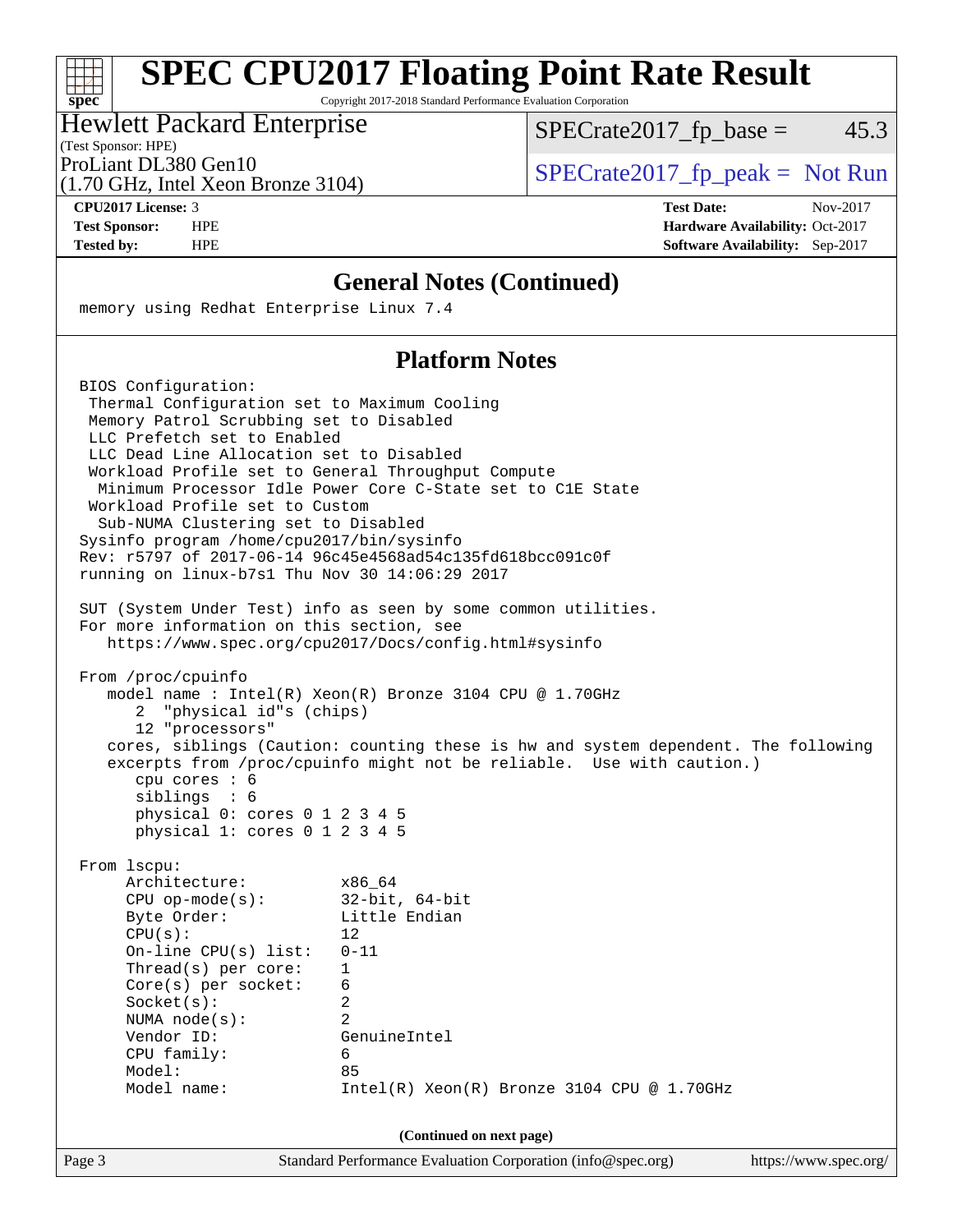Copyright 2017-2018 Standard Performance Evaluation Corporation

## Hewlett Packard Enterprise

 $SPECrate2017_fp\_base = 45.3$ 

(Test Sponsor: HPE) (1.70 GHz, Intel Xeon Bronze 3104)

ProLiant DL380 Gen10<br>(1.70 GHz, Intel Xeon Bronze 3104) [SPECrate2017\\_fp\\_peak =](http://www.spec.org/auto/cpu2017/Docs/result-fields.html#SPECrate2017fppeak) Not Run

### **[CPU2017 License:](http://www.spec.org/auto/cpu2017/Docs/result-fields.html#CPU2017License)** 3 **[Test Date:](http://www.spec.org/auto/cpu2017/Docs/result-fields.html#TestDate)** Nov-2017

**[spec](http://www.spec.org/)**

**[Test Sponsor:](http://www.spec.org/auto/cpu2017/Docs/result-fields.html#TestSponsor)** HPE **[Hardware Availability:](http://www.spec.org/auto/cpu2017/Docs/result-fields.html#HardwareAvailability)** Oct-2017 **[Tested by:](http://www.spec.org/auto/cpu2017/Docs/result-fields.html#Testedby)** HPE **[Software Availability:](http://www.spec.org/auto/cpu2017/Docs/result-fields.html#SoftwareAvailability)** Sep-2017

### **[Platform Notes \(Continued\)](http://www.spec.org/auto/cpu2017/Docs/result-fields.html#PlatformNotes)**

| Stepping:                                                                                                                                                                                                                                                                            | 4                                                                                                                                                                                                                                                                                                                                                                                                                                                                                                                                                                                                                                                                                                                                                                         |  |  |  |  |  |
|--------------------------------------------------------------------------------------------------------------------------------------------------------------------------------------------------------------------------------------------------------------------------------------|---------------------------------------------------------------------------------------------------------------------------------------------------------------------------------------------------------------------------------------------------------------------------------------------------------------------------------------------------------------------------------------------------------------------------------------------------------------------------------------------------------------------------------------------------------------------------------------------------------------------------------------------------------------------------------------------------------------------------------------------------------------------------|--|--|--|--|--|
| CPU MHz:                                                                                                                                                                                                                                                                             | 1696.032                                                                                                                                                                                                                                                                                                                                                                                                                                                                                                                                                                                                                                                                                                                                                                  |  |  |  |  |  |
| BogoMIPS:                                                                                                                                                                                                                                                                            | 3392.06                                                                                                                                                                                                                                                                                                                                                                                                                                                                                                                                                                                                                                                                                                                                                                   |  |  |  |  |  |
| Virtualization:                                                                                                                                                                                                                                                                      | $VT - x$                                                                                                                                                                                                                                                                                                                                                                                                                                                                                                                                                                                                                                                                                                                                                                  |  |  |  |  |  |
| L1d cache:                                                                                                                                                                                                                                                                           | 32K                                                                                                                                                                                                                                                                                                                                                                                                                                                                                                                                                                                                                                                                                                                                                                       |  |  |  |  |  |
| Lli cache:                                                                                                                                                                                                                                                                           | 32K                                                                                                                                                                                                                                                                                                                                                                                                                                                                                                                                                                                                                                                                                                                                                                       |  |  |  |  |  |
| L2 cache:                                                                                                                                                                                                                                                                            | 1024K                                                                                                                                                                                                                                                                                                                                                                                                                                                                                                                                                                                                                                                                                                                                                                     |  |  |  |  |  |
| L3 cache:                                                                                                                                                                                                                                                                            | 8448K                                                                                                                                                                                                                                                                                                                                                                                                                                                                                                                                                                                                                                                                                                                                                                     |  |  |  |  |  |
| NUMA node0 CPU(s):<br>NUMA nodel CPU(s):                                                                                                                                                                                                                                             | $0 - 2$ , 6-8                                                                                                                                                                                                                                                                                                                                                                                                                                                                                                                                                                                                                                                                                                                                                             |  |  |  |  |  |
|                                                                                                                                                                                                                                                                                      | $3 - 5, 9 - 11$                                                                                                                                                                                                                                                                                                                                                                                                                                                                                                                                                                                                                                                                                                                                                           |  |  |  |  |  |
|                                                                                                                                                                                                                                                                                      | Flags:<br>fpu vme de pse tsc msr pae mce cx8 apic sep mtrr pge mca cmov<br>pat pse36 clflush dts acpi mmx fxsr sse sse2 ss ht tm pbe syscall nx pdpelgb rdtscp<br>lm constant_tsc art arch_perfmon pebs bts rep_good nopl xtopology nonstop_tsc<br>aperfmperf eagerfpu pni pclmulqdq dtes64 monitor ds_cpl vmx smx est tm2 ssse3 sdbg<br>fma cx16 xtpr pdcm pcid dca sse4_1 sse4_2 x2apic movbe popcnt tsc_deadline_timer aes<br>xsave avx f16c rdrand lahf_lm abm 3dnowprefetch arat epb pln pts dtherm intel_pt<br>tpr_shadow vnmi flexpriority ept vpid fsgsbase tsc_adjust bmil hle avx2 smep bmi2<br>erms invpcid rtm cqm mpx avx512f avx512dq rdseed adx smap clflushopt clwb avx512cd<br>avx512bw avx512vl xsaveopt xsavec xgetbvl cqm_llc cqm_occup_llc pku ospke |  |  |  |  |  |
| /proc/cpuinfo cache data<br>cache size : 8448 KB                                                                                                                                                                                                                                     |                                                                                                                                                                                                                                                                                                                                                                                                                                                                                                                                                                                                                                                                                                                                                                           |  |  |  |  |  |
| physical chip.<br>$available: 2 nodes (0-1)$<br>node 0 cpus: 0 1 2 6 7 8<br>node 0 size: 96350 MB<br>node 0 free: 89635 MB<br>node 1 cpus: 3 4 5 9 10 11<br>node 1 size: 96766 MB<br>node 1 free: 93720 MB<br>node distances:<br>node 0<br>$\overline{1}$<br>0: 10 21<br>1:<br>21 10 | From numactl --hardware WARNING: a numactl 'node' might or might not correspond to a                                                                                                                                                                                                                                                                                                                                                                                                                                                                                                                                                                                                                                                                                      |  |  |  |  |  |
| From /proc/meminfo<br>MemTotal:<br>197751480 kB<br>HugePages_Total:<br>0<br>2048 kB<br>Hugepagesize:                                                                                                                                                                                 |                                                                                                                                                                                                                                                                                                                                                                                                                                                                                                                                                                                                                                                                                                                                                                           |  |  |  |  |  |
| /usr/bin/lsb_release -d<br>SUSE Linux Enterprise Server 12 SP3                                                                                                                                                                                                                       |                                                                                                                                                                                                                                                                                                                                                                                                                                                                                                                                                                                                                                                                                                                                                                           |  |  |  |  |  |
| From /etc/*release* /etc/*version*<br>SuSE-release:                                                                                                                                                                                                                                  |                                                                                                                                                                                                                                                                                                                                                                                                                                                                                                                                                                                                                                                                                                                                                                           |  |  |  |  |  |
| (Continued on next page)                                                                                                                                                                                                                                                             |                                                                                                                                                                                                                                                                                                                                                                                                                                                                                                                                                                                                                                                                                                                                                                           |  |  |  |  |  |

Page 4 Standard Performance Evaluation Corporation [\(info@spec.org\)](mailto:info@spec.org) <https://www.spec.org/>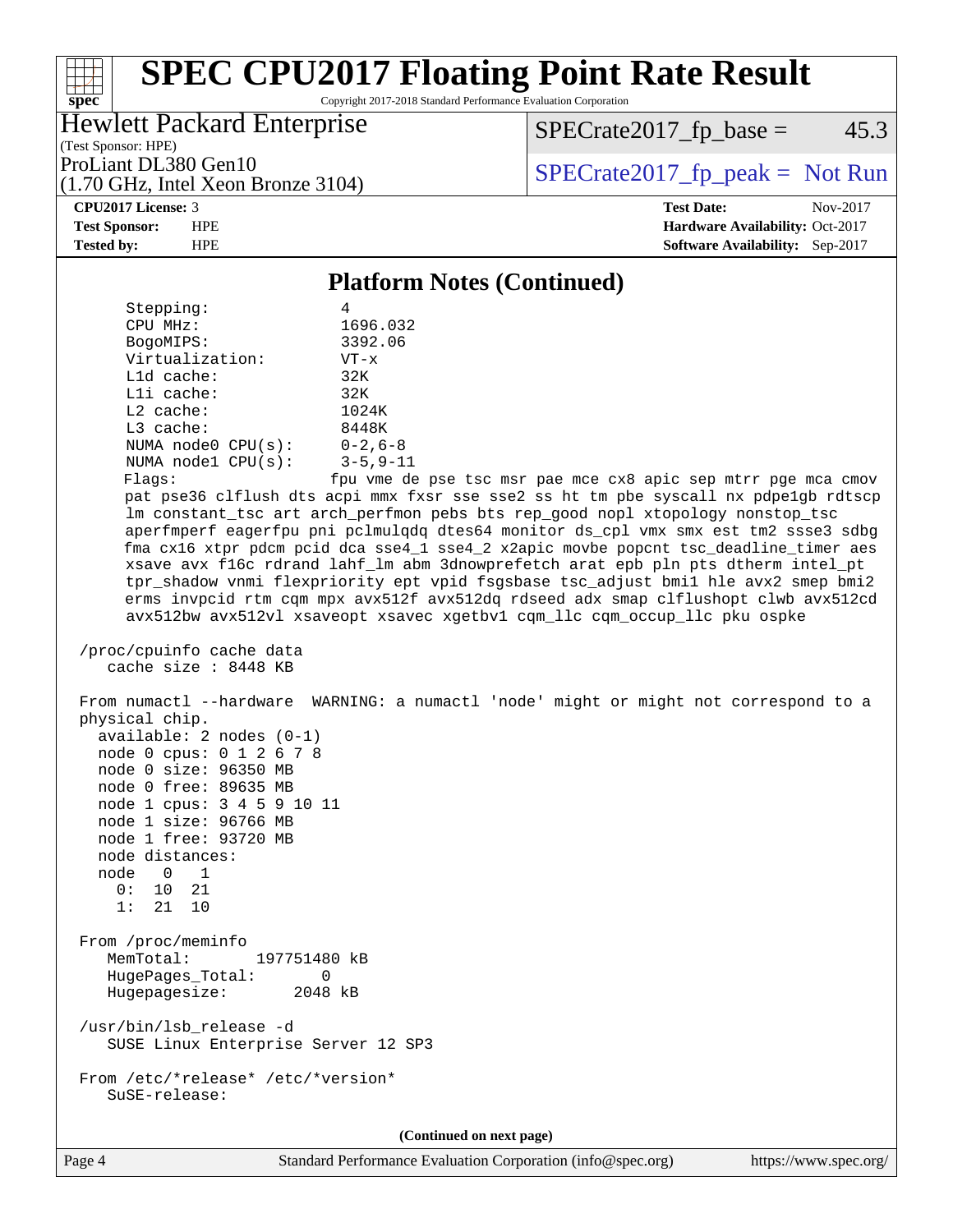Copyright 2017-2018 Standard Performance Evaluation Corporation

## Hewlett Packard Enterprise

 $SPECTate2017_fp\_base = 45.3$ 

(Test Sponsor: HPE)<br>ProLiant DL380 Gen10

(1.70 GHz, Intel Xeon Bronze 3104)

 $SPECTate 2017_fp\_peak = Not Run$ 

**[spec](http://www.spec.org/)**

**[CPU2017 License:](http://www.spec.org/auto/cpu2017/Docs/result-fields.html#CPU2017License)** 3 **[Test Date:](http://www.spec.org/auto/cpu2017/Docs/result-fields.html#TestDate)** Nov-2017 **[Test Sponsor:](http://www.spec.org/auto/cpu2017/Docs/result-fields.html#TestSponsor)** HPE **[Hardware Availability:](http://www.spec.org/auto/cpu2017/Docs/result-fields.html#HardwareAvailability)** Oct-2017 **[Tested by:](http://www.spec.org/auto/cpu2017/Docs/result-fields.html#Testedby)** HPE **[Software Availability:](http://www.spec.org/auto/cpu2017/Docs/result-fields.html#SoftwareAvailability)** Sep-2017

### **[Platform Notes \(Continued\)](http://www.spec.org/auto/cpu2017/Docs/result-fields.html#PlatformNotes)**

| os-release:<br>NAME="SLES"<br>VERSION="12-SP3"<br>VERSION_ID="12.3"<br>PRETTY_NAME="SUSE Linux Enterprise Server 12 SP3"<br>ID="sles"<br>$ANSI$ _COLOR=" $0:32$ "<br>CPE_NAME="cpe:/o:suse:sles:12:sp3"<br>uname $-a$ :<br>Linux linux-b7s1 4.4.73-5-default #1 SMP Tue Jul 4 15:33:39 UTC 2017 (b7ce4e4) x86_64<br>x86_64 x86_64 GNU/Linux<br>run-level 3 Nov 30 09:24<br>SPEC is set to: /home/cpu2017<br>Filesystem Type Size Used Avail Use% Mounted on<br>/dev/sda4 xfs 852G 54G 799G 7% /home<br>Additional information from dmidecode follows. WARNING: Use caution when you interpret<br>this section. The 'dmidecode' program reads system data which is "intended to allow<br>hardware to be accurately determined", but the intent may not be met, as there are<br>frequent changes to hardware, firmware, and the "DMTF SMBIOS" standard.<br>BIOS HPE U30 10/11/2017<br>Memory:<br>24x UNKNOWN NOT AVAILABLE 8 GB 2 rank 2666, configured at 2133<br>(End of data from sysinfo program)<br><b>Compiler Version Notes</b><br>CC 519.1bm_r(base) 538.imagick_r(base) 544.nab_r(base)<br>icc (ICC) 18.0.0 20170811<br>Copyright (C) 1985-2017 Intel Corporation. All rights reserved.<br>$CXXC 508.namd_r(base) 510.parest_r(base)$<br>(Continued on next page) |
|--------------------------------------------------------------------------------------------------------------------------------------------------------------------------------------------------------------------------------------------------------------------------------------------------------------------------------------------------------------------------------------------------------------------------------------------------------------------------------------------------------------------------------------------------------------------------------------------------------------------------------------------------------------------------------------------------------------------------------------------------------------------------------------------------------------------------------------------------------------------------------------------------------------------------------------------------------------------------------------------------------------------------------------------------------------------------------------------------------------------------------------------------------------------------------------------------------------------------------------------------------------------------|
|                                                                                                                                                                                                                                                                                                                                                                                                                                                                                                                                                                                                                                                                                                                                                                                                                                                                                                                                                                                                                                                                                                                                                                                                                                                                          |
|                                                                                                                                                                                                                                                                                                                                                                                                                                                                                                                                                                                                                                                                                                                                                                                                                                                                                                                                                                                                                                                                                                                                                                                                                                                                          |
|                                                                                                                                                                                                                                                                                                                                                                                                                                                                                                                                                                                                                                                                                                                                                                                                                                                                                                                                                                                                                                                                                                                                                                                                                                                                          |
|                                                                                                                                                                                                                                                                                                                                                                                                                                                                                                                                                                                                                                                                                                                                                                                                                                                                                                                                                                                                                                                                                                                                                                                                                                                                          |
|                                                                                                                                                                                                                                                                                                                                                                                                                                                                                                                                                                                                                                                                                                                                                                                                                                                                                                                                                                                                                                                                                                                                                                                                                                                                          |
|                                                                                                                                                                                                                                                                                                                                                                                                                                                                                                                                                                                                                                                                                                                                                                                                                                                                                                                                                                                                                                                                                                                                                                                                                                                                          |
|                                                                                                                                                                                                                                                                                                                                                                                                                                                                                                                                                                                                                                                                                                                                                                                                                                                                                                                                                                                                                                                                                                                                                                                                                                                                          |
|                                                                                                                                                                                                                                                                                                                                                                                                                                                                                                                                                                                                                                                                                                                                                                                                                                                                                                                                                                                                                                                                                                                                                                                                                                                                          |
|                                                                                                                                                                                                                                                                                                                                                                                                                                                                                                                                                                                                                                                                                                                                                                                                                                                                                                                                                                                                                                                                                                                                                                                                                                                                          |
|                                                                                                                                                                                                                                                                                                                                                                                                                                                                                                                                                                                                                                                                                                                                                                                                                                                                                                                                                                                                                                                                                                                                                                                                                                                                          |
| SUSE Linux Enterprise Server 12 (x86_64)<br>$VERSION = 12$<br>$PATCHLEVEL = 3$<br># This file is deprecated and will be removed in a future service pack or release.<br># Please check /etc/os-release for details about this release.                                                                                                                                                                                                                                                                                                                                                                                                                                                                                                                                                                                                                                                                                                                                                                                                                                                                                                                                                                                                                                   |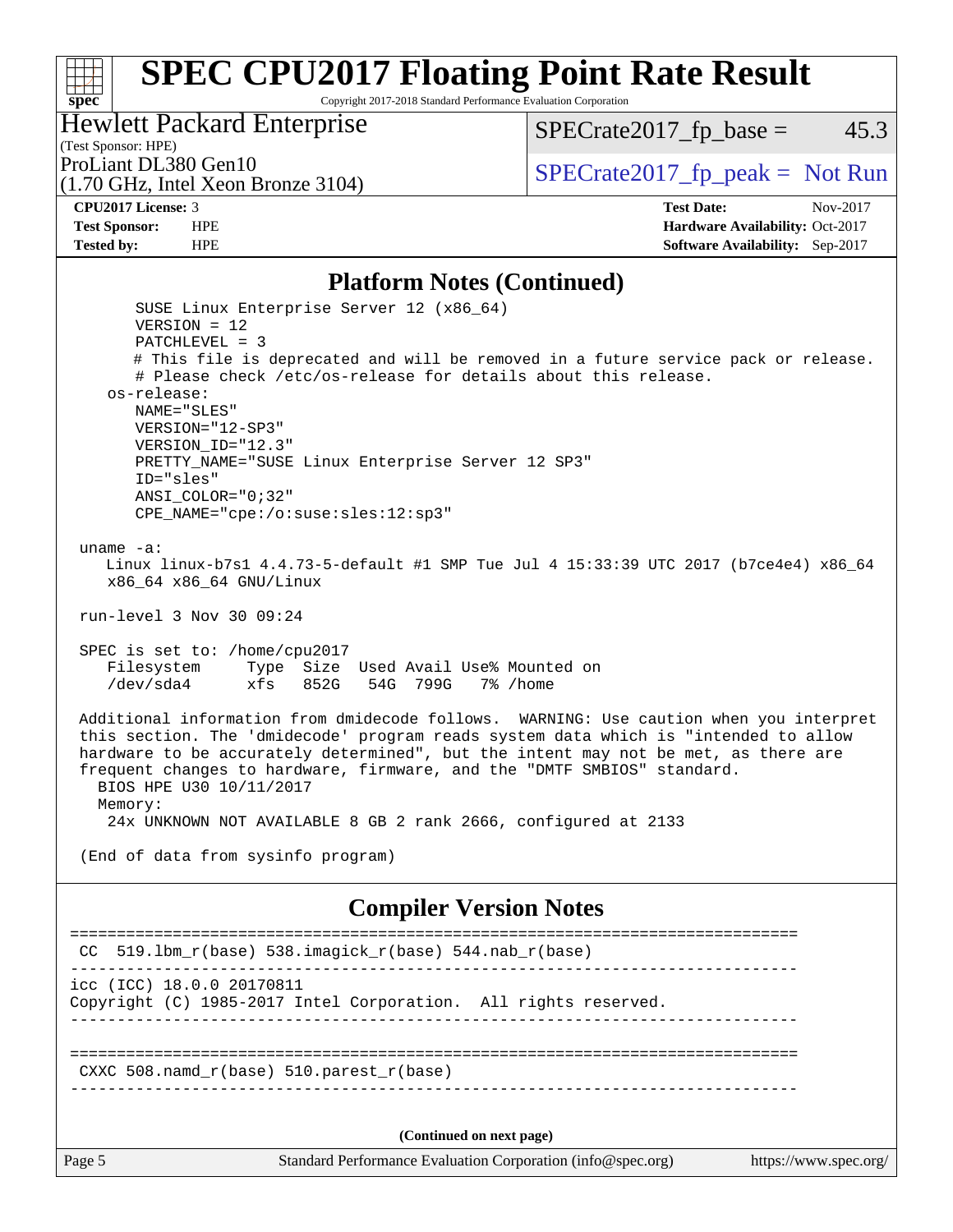| <b>SPEC CPU2017 Floating Point Rate Result</b><br>Copyright 2017-2018 Standard Performance Evaluation Corporation<br>$spec^*$ |                                        |  |  |  |  |  |  |
|-------------------------------------------------------------------------------------------------------------------------------|----------------------------------------|--|--|--|--|--|--|
| <b>Hewlett Packard Enterprise</b><br>(Test Sponsor: HPE)                                                                      | 45.3<br>$SPECrate2017_fp\_base =$      |  |  |  |  |  |  |
| ProLiant DL380 Gen10<br>$(1.70 \text{ GHz}, \text{Intel Xeon Bronze } 3104)$                                                  | $SPECrate2017fr peak = Not Run$        |  |  |  |  |  |  |
| CPU <sub>2017</sub> License: 3                                                                                                | <b>Test Date:</b><br>$Nov-2017$        |  |  |  |  |  |  |
| <b>Test Sponsor:</b><br><b>HPE</b>                                                                                            | Hardware Availability: Oct-2017        |  |  |  |  |  |  |
| <b>Tested by:</b><br><b>HPE</b>                                                                                               | <b>Software Availability:</b> Sep-2017 |  |  |  |  |  |  |
| <b>Compiler Version Notes (Continued)</b>                                                                                     |                                        |  |  |  |  |  |  |
| icpc (ICC) 18.0.0 20170811                                                                                                    |                                        |  |  |  |  |  |  |
| Copyright (C) 1985-2017 Intel Corporation. All rights reserved.                                                               |                                        |  |  |  |  |  |  |
|                                                                                                                               |                                        |  |  |  |  |  |  |
| 511. povray $r(base)$ 526. blender $r(base)$<br>CC                                                                            |                                        |  |  |  |  |  |  |
| icpc (ICC) 18.0.0 20170811<br>Copyright (C) 1985-2017 Intel Corporation. All rights reserved.                                 |                                        |  |  |  |  |  |  |

| icpc (ICC) 18.0.0 20170811<br>Copyright (C) 1985-2017 Intel Corporation. All rights reserved.<br>______________________________________                                                       |  |
|-----------------------------------------------------------------------------------------------------------------------------------------------------------------------------------------------|--|
| $CC$ 511.povray_r(base) 526.blender_r(base)                                                                                                                                                   |  |
| icpc (ICC) 18.0.0 20170811<br>Copyright (C) 1985-2017 Intel Corporation. All rights reserved.<br>icc (ICC) 18.0.0 20170811<br>Copyright (C) 1985-2017 Intel Corporation. All rights reserved. |  |
|                                                                                                                                                                                               |  |
| FC 507.cactuBSSN_r(base)                                                                                                                                                                      |  |
| icpc (ICC) 18.0.0 20170811<br>Copyright (C) 1985-2017 Intel Corporation. All rights reserved.<br>icc (ICC) 18.0.0 20170811                                                                    |  |
| Copyright (C) 1985-2017 Intel Corporation. All rights reserved.<br>ifort (IFORT) 18.0.0 20170811<br>Copyright (C) 1985-2017 Intel Corporation. All rights reserved.                           |  |
|                                                                                                                                                                                               |  |
| $FC 503.bwaves_r(base) 549.fotonik3d_r(base) 554.roms_r(base)$<br>_____________________________<br>-----------------------                                                                    |  |
| ifort (IFORT) 18.0.0 20170811<br>Copyright (C) 1985-2017 Intel Corporation. All rights reserved.                                                                                              |  |
| $CC$ 521.wrf_ $r(base)$ 527.cam4_ $r(base)$                                                                                                                                                   |  |
| ifort (IFORT) 18.0.0 20170811<br>Copyright (C) 1985-2017 Intel Corporation. All rights reserved.<br>icc (ICC) 18.0.0 20170811                                                                 |  |
| Copyright (C) 1985-2017 Intel Corporation. All rights reserved.                                                                                                                               |  |
|                                                                                                                                                                                               |  |

# **[Base Compiler Invocation](http://www.spec.org/auto/cpu2017/Docs/result-fields.html#BaseCompilerInvocation)**

[C benchmarks](http://www.spec.org/auto/cpu2017/Docs/result-fields.html#Cbenchmarks):

[icc](http://www.spec.org/cpu2017/results/res2018q1/cpu2017-20171212-01837.flags.html#user_CCbase_intel_icc_18.0_66fc1ee009f7361af1fbd72ca7dcefbb700085f36577c54f309893dd4ec40d12360134090235512931783d35fd58c0460139e722d5067c5574d8eaf2b3e37e92)

**(Continued on next page)**

Page 6 Standard Performance Evaluation Corporation [\(info@spec.org\)](mailto:info@spec.org) <https://www.spec.org/>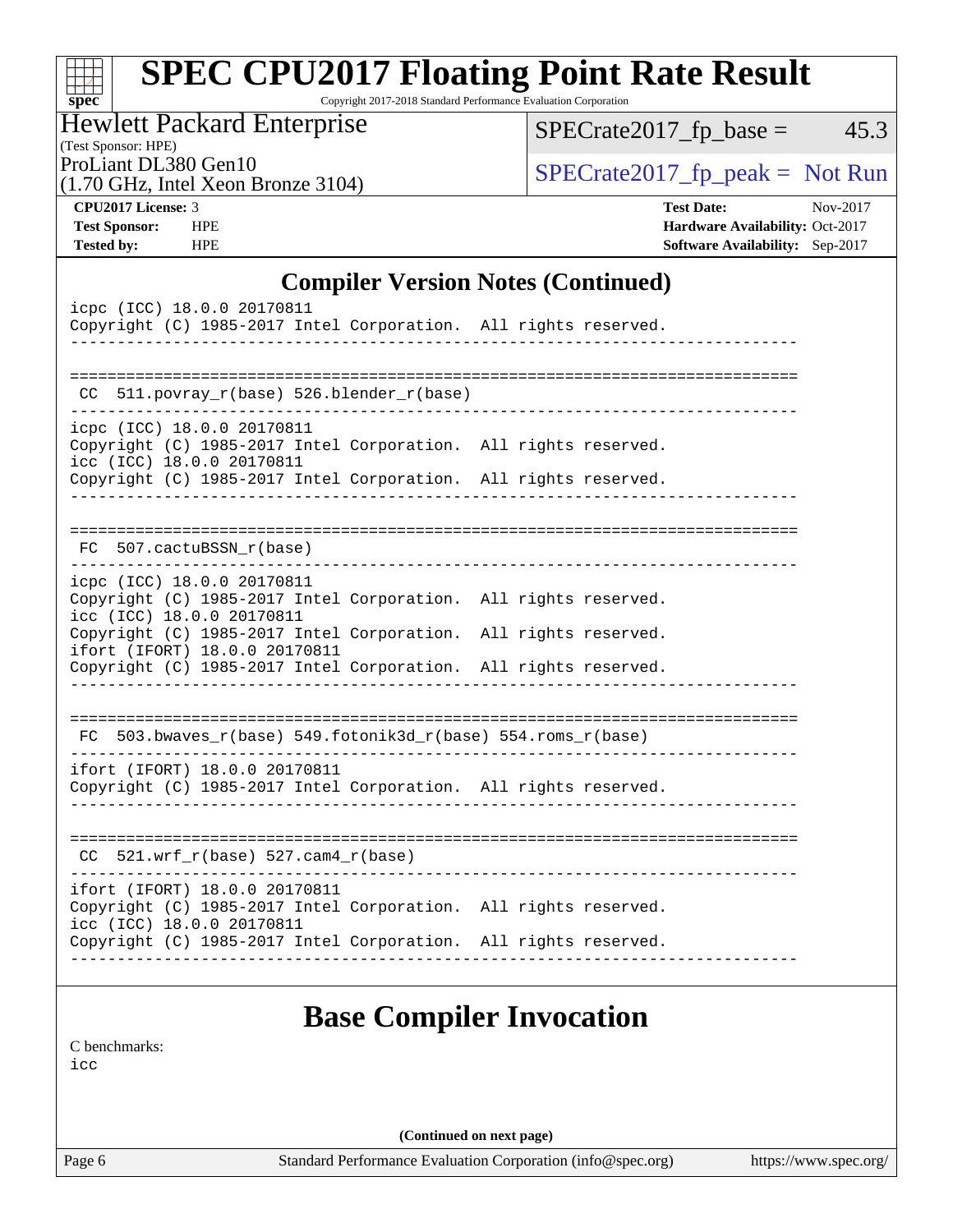# **[spec](http://www.spec.org/)**

# **[SPEC CPU2017 Floating Point Rate Result](http://www.spec.org/auto/cpu2017/Docs/result-fields.html#SPECCPU2017FloatingPointRateResult)**

Copyright 2017-2018 Standard Performance Evaluation Corporation

## Hewlett Packard Enterprise

(Test Sponsor: HPE)

 $SPECTate2017<sub>fp</sub> base =  $45.3$$ 

ProLiant DL380 Gen10  $SPECTR_{170}$  [SPECrate2017\\_fp\\_peak =](http://www.spec.org/auto/cpu2017/Docs/result-fields.html#SPECrate2017fppeak) Not Run

(1.70 GHz, Intel Xeon Bronze 3104)

**[CPU2017 License:](http://www.spec.org/auto/cpu2017/Docs/result-fields.html#CPU2017License)** 3 **[Test Date:](http://www.spec.org/auto/cpu2017/Docs/result-fields.html#TestDate)** Nov-2017

**[Test Sponsor:](http://www.spec.org/auto/cpu2017/Docs/result-fields.html#TestSponsor)** HPE **[Hardware Availability:](http://www.spec.org/auto/cpu2017/Docs/result-fields.html#HardwareAvailability)** Oct-2017 **[Tested by:](http://www.spec.org/auto/cpu2017/Docs/result-fields.html#Testedby)** HPE **[Software Availability:](http://www.spec.org/auto/cpu2017/Docs/result-fields.html#SoftwareAvailability)** Sep-2017

# **[Base Compiler Invocation \(Continued\)](http://www.spec.org/auto/cpu2017/Docs/result-fields.html#BaseCompilerInvocation)**

[C++ benchmarks:](http://www.spec.org/auto/cpu2017/Docs/result-fields.html#CXXbenchmarks) [icpc](http://www.spec.org/cpu2017/results/res2018q1/cpu2017-20171212-01837.flags.html#user_CXXbase_intel_icpc_18.0_c510b6838c7f56d33e37e94d029a35b4a7bccf4766a728ee175e80a419847e808290a9b78be685c44ab727ea267ec2f070ec5dc83b407c0218cded6866a35d07)

[Fortran benchmarks](http://www.spec.org/auto/cpu2017/Docs/result-fields.html#Fortranbenchmarks): [ifort](http://www.spec.org/cpu2017/results/res2018q1/cpu2017-20171212-01837.flags.html#user_FCbase_intel_ifort_18.0_8111460550e3ca792625aed983ce982f94888b8b503583aa7ba2b8303487b4d8a21a13e7191a45c5fd58ff318f48f9492884d4413fa793fd88dd292cad7027ca)

[Benchmarks using both Fortran and C](http://www.spec.org/auto/cpu2017/Docs/result-fields.html#BenchmarksusingbothFortranandC): [ifort](http://www.spec.org/cpu2017/results/res2018q1/cpu2017-20171212-01837.flags.html#user_CC_FCbase_intel_ifort_18.0_8111460550e3ca792625aed983ce982f94888b8b503583aa7ba2b8303487b4d8a21a13e7191a45c5fd58ff318f48f9492884d4413fa793fd88dd292cad7027ca) [icc](http://www.spec.org/cpu2017/results/res2018q1/cpu2017-20171212-01837.flags.html#user_CC_FCbase_intel_icc_18.0_66fc1ee009f7361af1fbd72ca7dcefbb700085f36577c54f309893dd4ec40d12360134090235512931783d35fd58c0460139e722d5067c5574d8eaf2b3e37e92)

[Benchmarks using both C and C++](http://www.spec.org/auto/cpu2017/Docs/result-fields.html#BenchmarksusingbothCandCXX): [icpc](http://www.spec.org/cpu2017/results/res2018q1/cpu2017-20171212-01837.flags.html#user_CC_CXXbase_intel_icpc_18.0_c510b6838c7f56d33e37e94d029a35b4a7bccf4766a728ee175e80a419847e808290a9b78be685c44ab727ea267ec2f070ec5dc83b407c0218cded6866a35d07) [icc](http://www.spec.org/cpu2017/results/res2018q1/cpu2017-20171212-01837.flags.html#user_CC_CXXbase_intel_icc_18.0_66fc1ee009f7361af1fbd72ca7dcefbb700085f36577c54f309893dd4ec40d12360134090235512931783d35fd58c0460139e722d5067c5574d8eaf2b3e37e92)

[Benchmarks using Fortran, C, and C++:](http://www.spec.org/auto/cpu2017/Docs/result-fields.html#BenchmarksusingFortranCandCXX) [icpc](http://www.spec.org/cpu2017/results/res2018q1/cpu2017-20171212-01837.flags.html#user_CC_CXX_FCbase_intel_icpc_18.0_c510b6838c7f56d33e37e94d029a35b4a7bccf4766a728ee175e80a419847e808290a9b78be685c44ab727ea267ec2f070ec5dc83b407c0218cded6866a35d07) [icc](http://www.spec.org/cpu2017/results/res2018q1/cpu2017-20171212-01837.flags.html#user_CC_CXX_FCbase_intel_icc_18.0_66fc1ee009f7361af1fbd72ca7dcefbb700085f36577c54f309893dd4ec40d12360134090235512931783d35fd58c0460139e722d5067c5574d8eaf2b3e37e92) [ifort](http://www.spec.org/cpu2017/results/res2018q1/cpu2017-20171212-01837.flags.html#user_CC_CXX_FCbase_intel_ifort_18.0_8111460550e3ca792625aed983ce982f94888b8b503583aa7ba2b8303487b4d8a21a13e7191a45c5fd58ff318f48f9492884d4413fa793fd88dd292cad7027ca)

## **[Base Portability Flags](http://www.spec.org/auto/cpu2017/Docs/result-fields.html#BasePortabilityFlags)**

 503.bwaves\_r: [-DSPEC\\_LP64](http://www.spec.org/cpu2017/results/res2018q1/cpu2017-20171212-01837.flags.html#suite_basePORTABILITY503_bwaves_r_DSPEC_LP64) 507.cactuBSSN\_r: [-DSPEC\\_LP64](http://www.spec.org/cpu2017/results/res2018q1/cpu2017-20171212-01837.flags.html#suite_basePORTABILITY507_cactuBSSN_r_DSPEC_LP64) 508.namd\_r: [-DSPEC\\_LP64](http://www.spec.org/cpu2017/results/res2018q1/cpu2017-20171212-01837.flags.html#suite_basePORTABILITY508_namd_r_DSPEC_LP64) 510.parest\_r: [-DSPEC\\_LP64](http://www.spec.org/cpu2017/results/res2018q1/cpu2017-20171212-01837.flags.html#suite_basePORTABILITY510_parest_r_DSPEC_LP64) 511.povray\_r: [-DSPEC\\_LP64](http://www.spec.org/cpu2017/results/res2018q1/cpu2017-20171212-01837.flags.html#suite_basePORTABILITY511_povray_r_DSPEC_LP64) 519.lbm\_r: [-DSPEC\\_LP64](http://www.spec.org/cpu2017/results/res2018q1/cpu2017-20171212-01837.flags.html#suite_basePORTABILITY519_lbm_r_DSPEC_LP64) 521.wrf\_r: [-DSPEC\\_LP64](http://www.spec.org/cpu2017/results/res2018q1/cpu2017-20171212-01837.flags.html#suite_basePORTABILITY521_wrf_r_DSPEC_LP64) [-DSPEC\\_CASE\\_FLAG](http://www.spec.org/cpu2017/results/res2018q1/cpu2017-20171212-01837.flags.html#b521.wrf_r_baseCPORTABILITY_DSPEC_CASE_FLAG) [-convert big\\_endian](http://www.spec.org/cpu2017/results/res2018q1/cpu2017-20171212-01837.flags.html#user_baseFPORTABILITY521_wrf_r_convert_big_endian_c3194028bc08c63ac5d04de18c48ce6d347e4e562e8892b8bdbdc0214820426deb8554edfa529a3fb25a586e65a3d812c835984020483e7e73212c4d31a38223) 526.blender\_r: [-DSPEC\\_LP64](http://www.spec.org/cpu2017/results/res2018q1/cpu2017-20171212-01837.flags.html#suite_basePORTABILITY526_blender_r_DSPEC_LP64) [-DSPEC\\_LINUX](http://www.spec.org/cpu2017/results/res2018q1/cpu2017-20171212-01837.flags.html#b526.blender_r_baseCPORTABILITY_DSPEC_LINUX) [-funsigned-char](http://www.spec.org/cpu2017/results/res2018q1/cpu2017-20171212-01837.flags.html#user_baseCPORTABILITY526_blender_r_force_uchar_40c60f00ab013830e2dd6774aeded3ff59883ba5a1fc5fc14077f794d777847726e2a5858cbc7672e36e1b067e7e5c1d9a74f7176df07886a243d7cc18edfe67) 527.cam4\_r: [-DSPEC\\_LP64](http://www.spec.org/cpu2017/results/res2018q1/cpu2017-20171212-01837.flags.html#suite_basePORTABILITY527_cam4_r_DSPEC_LP64) [-DSPEC\\_CASE\\_FLAG](http://www.spec.org/cpu2017/results/res2018q1/cpu2017-20171212-01837.flags.html#b527.cam4_r_baseCPORTABILITY_DSPEC_CASE_FLAG) 538.imagick\_r: [-DSPEC\\_LP64](http://www.spec.org/cpu2017/results/res2018q1/cpu2017-20171212-01837.flags.html#suite_basePORTABILITY538_imagick_r_DSPEC_LP64) 544.nab\_r: [-DSPEC\\_LP64](http://www.spec.org/cpu2017/results/res2018q1/cpu2017-20171212-01837.flags.html#suite_basePORTABILITY544_nab_r_DSPEC_LP64) 549.fotonik3d\_r: [-DSPEC\\_LP64](http://www.spec.org/cpu2017/results/res2018q1/cpu2017-20171212-01837.flags.html#suite_basePORTABILITY549_fotonik3d_r_DSPEC_LP64) 554.roms\_r: [-DSPEC\\_LP64](http://www.spec.org/cpu2017/results/res2018q1/cpu2017-20171212-01837.flags.html#suite_basePORTABILITY554_roms_r_DSPEC_LP64)

# **[Base Optimization Flags](http://www.spec.org/auto/cpu2017/Docs/result-fields.html#BaseOptimizationFlags)**

[C benchmarks](http://www.spec.org/auto/cpu2017/Docs/result-fields.html#Cbenchmarks):

[-xCORE-AVX2](http://www.spec.org/cpu2017/results/res2018q1/cpu2017-20171212-01837.flags.html#user_CCbase_f-xCORE-AVX2) [-ipo](http://www.spec.org/cpu2017/results/res2018q1/cpu2017-20171212-01837.flags.html#user_CCbase_f-ipo) [-O3](http://www.spec.org/cpu2017/results/res2018q1/cpu2017-20171212-01837.flags.html#user_CCbase_f-O3) [-no-prec-div](http://www.spec.org/cpu2017/results/res2018q1/cpu2017-20171212-01837.flags.html#user_CCbase_f-no-prec-div) [-qopt-prefetch](http://www.spec.org/cpu2017/results/res2018q1/cpu2017-20171212-01837.flags.html#user_CCbase_f-qopt-prefetch) [-ffinite-math-only](http://www.spec.org/cpu2017/results/res2018q1/cpu2017-20171212-01837.flags.html#user_CCbase_f_finite_math_only_cb91587bd2077682c4b38af759c288ed7c732db004271a9512da14a4f8007909a5f1427ecbf1a0fb78ff2a814402c6114ac565ca162485bbcae155b5e4258871) [-qopt-mem-layout-trans=3](http://www.spec.org/cpu2017/results/res2018q1/cpu2017-20171212-01837.flags.html#user_CCbase_f-qopt-mem-layout-trans_de80db37974c74b1f0e20d883f0b675c88c3b01e9d123adea9b28688d64333345fb62bc4a798493513fdb68f60282f9a726aa07f478b2f7113531aecce732043)

[C++ benchmarks:](http://www.spec.org/auto/cpu2017/Docs/result-fields.html#CXXbenchmarks) [-xCORE-AVX2](http://www.spec.org/cpu2017/results/res2018q1/cpu2017-20171212-01837.flags.html#user_CXXbase_f-xCORE-AVX2) [-ipo](http://www.spec.org/cpu2017/results/res2018q1/cpu2017-20171212-01837.flags.html#user_CXXbase_f-ipo) [-O3](http://www.spec.org/cpu2017/results/res2018q1/cpu2017-20171212-01837.flags.html#user_CXXbase_f-O3) [-no-prec-div](http://www.spec.org/cpu2017/results/res2018q1/cpu2017-20171212-01837.flags.html#user_CXXbase_f-no-prec-div) [-qopt-prefetch](http://www.spec.org/cpu2017/results/res2018q1/cpu2017-20171212-01837.flags.html#user_CXXbase_f-qopt-prefetch) [-ffinite-math-only](http://www.spec.org/cpu2017/results/res2018q1/cpu2017-20171212-01837.flags.html#user_CXXbase_f_finite_math_only_cb91587bd2077682c4b38af759c288ed7c732db004271a9512da14a4f8007909a5f1427ecbf1a0fb78ff2a814402c6114ac565ca162485bbcae155b5e4258871) [-qopt-mem-layout-trans=3](http://www.spec.org/cpu2017/results/res2018q1/cpu2017-20171212-01837.flags.html#user_CXXbase_f-qopt-mem-layout-trans_de80db37974c74b1f0e20d883f0b675c88c3b01e9d123adea9b28688d64333345fb62bc4a798493513fdb68f60282f9a726aa07f478b2f7113531aecce732043)

**(Continued on next page)**

Page 7 Standard Performance Evaluation Corporation [\(info@spec.org\)](mailto:info@spec.org) <https://www.spec.org/>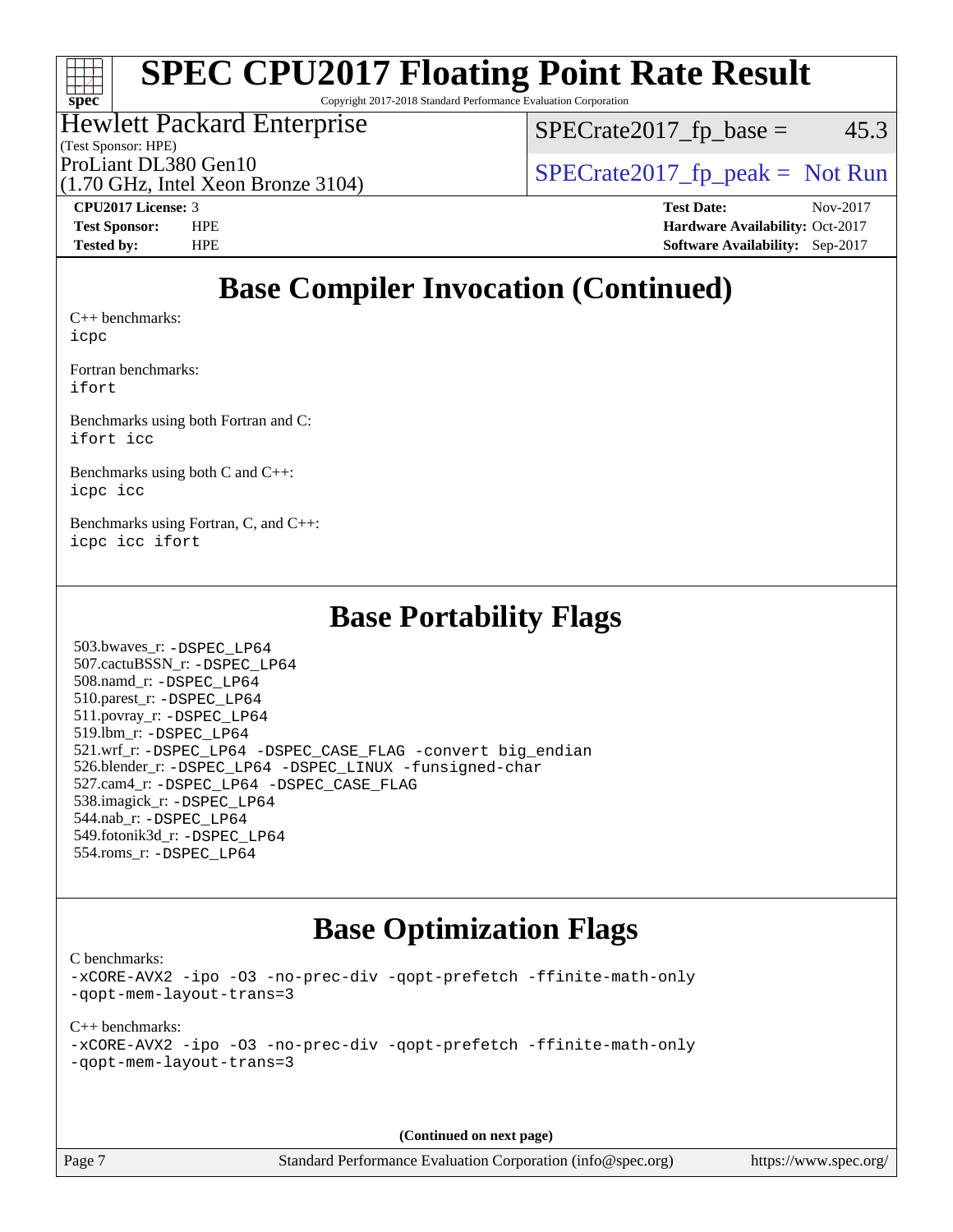# **[spec](http://www.spec.org/)**

# **[SPEC CPU2017 Floating Point Rate Result](http://www.spec.org/auto/cpu2017/Docs/result-fields.html#SPECCPU2017FloatingPointRateResult)**

Copyright 2017-2018 Standard Performance Evaluation Corporation

### Hewlett Packard Enterprise

(1.70 GHz, Intel Xeon Bronze 3104)

 $SPECTate2017<sub>fp</sub> base =  $45.3$$ 

(Test Sponsor: HPE)

ProLiant DL380 Gen10  $SPECTA = 3104$   $SPECTA = 2017$  fp\_peak = Not Run

**[CPU2017 License:](http://www.spec.org/auto/cpu2017/Docs/result-fields.html#CPU2017License)** 3 **[Test Date:](http://www.spec.org/auto/cpu2017/Docs/result-fields.html#TestDate)** Nov-2017 **[Test Sponsor:](http://www.spec.org/auto/cpu2017/Docs/result-fields.html#TestSponsor)** HPE **[Hardware Availability:](http://www.spec.org/auto/cpu2017/Docs/result-fields.html#HardwareAvailability)** Oct-2017 **[Tested by:](http://www.spec.org/auto/cpu2017/Docs/result-fields.html#Testedby)** HPE **[Software Availability:](http://www.spec.org/auto/cpu2017/Docs/result-fields.html#SoftwareAvailability)** Sep-2017

# **[Base Optimization Flags \(Continued\)](http://www.spec.org/auto/cpu2017/Docs/result-fields.html#BaseOptimizationFlags)**

[Fortran benchmarks](http://www.spec.org/auto/cpu2017/Docs/result-fields.html#Fortranbenchmarks):

[-xCORE-AVX2](http://www.spec.org/cpu2017/results/res2018q1/cpu2017-20171212-01837.flags.html#user_FCbase_f-xCORE-AVX2) [-ipo](http://www.spec.org/cpu2017/results/res2018q1/cpu2017-20171212-01837.flags.html#user_FCbase_f-ipo) [-O3](http://www.spec.org/cpu2017/results/res2018q1/cpu2017-20171212-01837.flags.html#user_FCbase_f-O3) [-no-prec-div](http://www.spec.org/cpu2017/results/res2018q1/cpu2017-20171212-01837.flags.html#user_FCbase_f-no-prec-div) [-qopt-prefetch](http://www.spec.org/cpu2017/results/res2018q1/cpu2017-20171212-01837.flags.html#user_FCbase_f-qopt-prefetch) [-ffinite-math-only](http://www.spec.org/cpu2017/results/res2018q1/cpu2017-20171212-01837.flags.html#user_FCbase_f_finite_math_only_cb91587bd2077682c4b38af759c288ed7c732db004271a9512da14a4f8007909a5f1427ecbf1a0fb78ff2a814402c6114ac565ca162485bbcae155b5e4258871) [-qopt-mem-layout-trans=3](http://www.spec.org/cpu2017/results/res2018q1/cpu2017-20171212-01837.flags.html#user_FCbase_f-qopt-mem-layout-trans_de80db37974c74b1f0e20d883f0b675c88c3b01e9d123adea9b28688d64333345fb62bc4a798493513fdb68f60282f9a726aa07f478b2f7113531aecce732043) [-nostandard-realloc-lhs](http://www.spec.org/cpu2017/results/res2018q1/cpu2017-20171212-01837.flags.html#user_FCbase_f_2003_std_realloc_82b4557e90729c0f113870c07e44d33d6f5a304b4f63d4c15d2d0f1fab99f5daaed73bdb9275d9ae411527f28b936061aa8b9c8f2d63842963b95c9dd6426b8a) [-align array32byte](http://www.spec.org/cpu2017/results/res2018q1/cpu2017-20171212-01837.flags.html#user_FCbase_align_array32byte_b982fe038af199962ba9a80c053b8342c548c85b40b8e86eb3cc33dee0d7986a4af373ac2d51c3f7cf710a18d62fdce2948f201cd044323541f22fc0fffc51b6) [Benchmarks using both Fortran and C](http://www.spec.org/auto/cpu2017/Docs/result-fields.html#BenchmarksusingbothFortranandC): [-xCORE-AVX2](http://www.spec.org/cpu2017/results/res2018q1/cpu2017-20171212-01837.flags.html#user_CC_FCbase_f-xCORE-AVX2) [-ipo](http://www.spec.org/cpu2017/results/res2018q1/cpu2017-20171212-01837.flags.html#user_CC_FCbase_f-ipo) [-O3](http://www.spec.org/cpu2017/results/res2018q1/cpu2017-20171212-01837.flags.html#user_CC_FCbase_f-O3) [-no-prec-div](http://www.spec.org/cpu2017/results/res2018q1/cpu2017-20171212-01837.flags.html#user_CC_FCbase_f-no-prec-div) [-qopt-prefetch](http://www.spec.org/cpu2017/results/res2018q1/cpu2017-20171212-01837.flags.html#user_CC_FCbase_f-qopt-prefetch) [-ffinite-math-only](http://www.spec.org/cpu2017/results/res2018q1/cpu2017-20171212-01837.flags.html#user_CC_FCbase_f_finite_math_only_cb91587bd2077682c4b38af759c288ed7c732db004271a9512da14a4f8007909a5f1427ecbf1a0fb78ff2a814402c6114ac565ca162485bbcae155b5e4258871) [-qopt-mem-layout-trans=3](http://www.spec.org/cpu2017/results/res2018q1/cpu2017-20171212-01837.flags.html#user_CC_FCbase_f-qopt-mem-layout-trans_de80db37974c74b1f0e20d883f0b675c88c3b01e9d123adea9b28688d64333345fb62bc4a798493513fdb68f60282f9a726aa07f478b2f7113531aecce732043) [-nostandard-realloc-lhs](http://www.spec.org/cpu2017/results/res2018q1/cpu2017-20171212-01837.flags.html#user_CC_FCbase_f_2003_std_realloc_82b4557e90729c0f113870c07e44d33d6f5a304b4f63d4c15d2d0f1fab99f5daaed73bdb9275d9ae411527f28b936061aa8b9c8f2d63842963b95c9dd6426b8a) [-align array32byte](http://www.spec.org/cpu2017/results/res2018q1/cpu2017-20171212-01837.flags.html#user_CC_FCbase_align_array32byte_b982fe038af199962ba9a80c053b8342c548c85b40b8e86eb3cc33dee0d7986a4af373ac2d51c3f7cf710a18d62fdce2948f201cd044323541f22fc0fffc51b6) [Benchmarks using both C and C++](http://www.spec.org/auto/cpu2017/Docs/result-fields.html#BenchmarksusingbothCandCXX): [-xCORE-AVX2](http://www.spec.org/cpu2017/results/res2018q1/cpu2017-20171212-01837.flags.html#user_CC_CXXbase_f-xCORE-AVX2) [-ipo](http://www.spec.org/cpu2017/results/res2018q1/cpu2017-20171212-01837.flags.html#user_CC_CXXbase_f-ipo) [-O3](http://www.spec.org/cpu2017/results/res2018q1/cpu2017-20171212-01837.flags.html#user_CC_CXXbase_f-O3) [-no-prec-div](http://www.spec.org/cpu2017/results/res2018q1/cpu2017-20171212-01837.flags.html#user_CC_CXXbase_f-no-prec-div) [-qopt-prefetch](http://www.spec.org/cpu2017/results/res2018q1/cpu2017-20171212-01837.flags.html#user_CC_CXXbase_f-qopt-prefetch) [-ffinite-math-only](http://www.spec.org/cpu2017/results/res2018q1/cpu2017-20171212-01837.flags.html#user_CC_CXXbase_f_finite_math_only_cb91587bd2077682c4b38af759c288ed7c732db004271a9512da14a4f8007909a5f1427ecbf1a0fb78ff2a814402c6114ac565ca162485bbcae155b5e4258871) [-qopt-mem-layout-trans=3](http://www.spec.org/cpu2017/results/res2018q1/cpu2017-20171212-01837.flags.html#user_CC_CXXbase_f-qopt-mem-layout-trans_de80db37974c74b1f0e20d883f0b675c88c3b01e9d123adea9b28688d64333345fb62bc4a798493513fdb68f60282f9a726aa07f478b2f7113531aecce732043) [Benchmarks using Fortran, C, and C++:](http://www.spec.org/auto/cpu2017/Docs/result-fields.html#BenchmarksusingFortranCandCXX) [-xCORE-AVX2](http://www.spec.org/cpu2017/results/res2018q1/cpu2017-20171212-01837.flags.html#user_CC_CXX_FCbase_f-xCORE-AVX2) [-ipo](http://www.spec.org/cpu2017/results/res2018q1/cpu2017-20171212-01837.flags.html#user_CC_CXX_FCbase_f-ipo) [-O3](http://www.spec.org/cpu2017/results/res2018q1/cpu2017-20171212-01837.flags.html#user_CC_CXX_FCbase_f-O3) [-no-prec-div](http://www.spec.org/cpu2017/results/res2018q1/cpu2017-20171212-01837.flags.html#user_CC_CXX_FCbase_f-no-prec-div) [-qopt-prefetch](http://www.spec.org/cpu2017/results/res2018q1/cpu2017-20171212-01837.flags.html#user_CC_CXX_FCbase_f-qopt-prefetch) [-ffinite-math-only](http://www.spec.org/cpu2017/results/res2018q1/cpu2017-20171212-01837.flags.html#user_CC_CXX_FCbase_f_finite_math_only_cb91587bd2077682c4b38af759c288ed7c732db004271a9512da14a4f8007909a5f1427ecbf1a0fb78ff2a814402c6114ac565ca162485bbcae155b5e4258871) [-qopt-mem-layout-trans=3](http://www.spec.org/cpu2017/results/res2018q1/cpu2017-20171212-01837.flags.html#user_CC_CXX_FCbase_f-qopt-mem-layout-trans_de80db37974c74b1f0e20d883f0b675c88c3b01e9d123adea9b28688d64333345fb62bc4a798493513fdb68f60282f9a726aa07f478b2f7113531aecce732043) [-nostandard-realloc-lhs](http://www.spec.org/cpu2017/results/res2018q1/cpu2017-20171212-01837.flags.html#user_CC_CXX_FCbase_f_2003_std_realloc_82b4557e90729c0f113870c07e44d33d6f5a304b4f63d4c15d2d0f1fab99f5daaed73bdb9275d9ae411527f28b936061aa8b9c8f2d63842963b95c9dd6426b8a) [-align array32byte](http://www.spec.org/cpu2017/results/res2018q1/cpu2017-20171212-01837.flags.html#user_CC_CXX_FCbase_align_array32byte_b982fe038af199962ba9a80c053b8342c548c85b40b8e86eb3cc33dee0d7986a4af373ac2d51c3f7cf710a18d62fdce2948f201cd044323541f22fc0fffc51b6)

# **[Base Other Flags](http://www.spec.org/auto/cpu2017/Docs/result-fields.html#BaseOtherFlags)**

[C benchmarks](http://www.spec.org/auto/cpu2017/Docs/result-fields.html#Cbenchmarks):  $-m64 - std= c11$  $-m64 - std= c11$ 

[C++ benchmarks:](http://www.spec.org/auto/cpu2017/Docs/result-fields.html#CXXbenchmarks) [-m64](http://www.spec.org/cpu2017/results/res2018q1/cpu2017-20171212-01837.flags.html#user_CXXbase_intel_intel64_18.0_af43caccfc8ded86e7699f2159af6efc7655f51387b94da716254467f3c01020a5059329e2569e4053f409e7c9202a7efc638f7a6d1ffb3f52dea4a3e31d82ab)

[Fortran benchmarks](http://www.spec.org/auto/cpu2017/Docs/result-fields.html#Fortranbenchmarks): [-m64](http://www.spec.org/cpu2017/results/res2018q1/cpu2017-20171212-01837.flags.html#user_FCbase_intel_intel64_18.0_af43caccfc8ded86e7699f2159af6efc7655f51387b94da716254467f3c01020a5059329e2569e4053f409e7c9202a7efc638f7a6d1ffb3f52dea4a3e31d82ab)

[Benchmarks using both Fortran and C](http://www.spec.org/auto/cpu2017/Docs/result-fields.html#BenchmarksusingbothFortranandC):  $-m64$   $-std=cl1$ 

[Benchmarks using both C and C++](http://www.spec.org/auto/cpu2017/Docs/result-fields.html#BenchmarksusingbothCandCXX):  $-m64 - std= c11$  $-m64 - std= c11$ 

[Benchmarks using Fortran, C, and C++:](http://www.spec.org/auto/cpu2017/Docs/result-fields.html#BenchmarksusingFortranCandCXX)  $-m64 - std = c11$  $-m64 - std = c11$ 

The flags files that were used to format this result can be browsed at

<http://www.spec.org/cpu2017/flags/Intel-ic18.0-official-linux64.2017-10-19.html> <http://www.spec.org/cpu2017/flags/HPE-Platform-Flags-Intel-V1.2-SKX-revH.html>

You can also download the XML flags sources by saving the following links:

<http://www.spec.org/cpu2017/flags/Intel-ic18.0-official-linux64.2017-10-19.xml> <http://www.spec.org/cpu2017/flags/HPE-Platform-Flags-Intel-V1.2-SKX-revH.xml>

Page 8 Standard Performance Evaluation Corporation [\(info@spec.org\)](mailto:info@spec.org) <https://www.spec.org/>